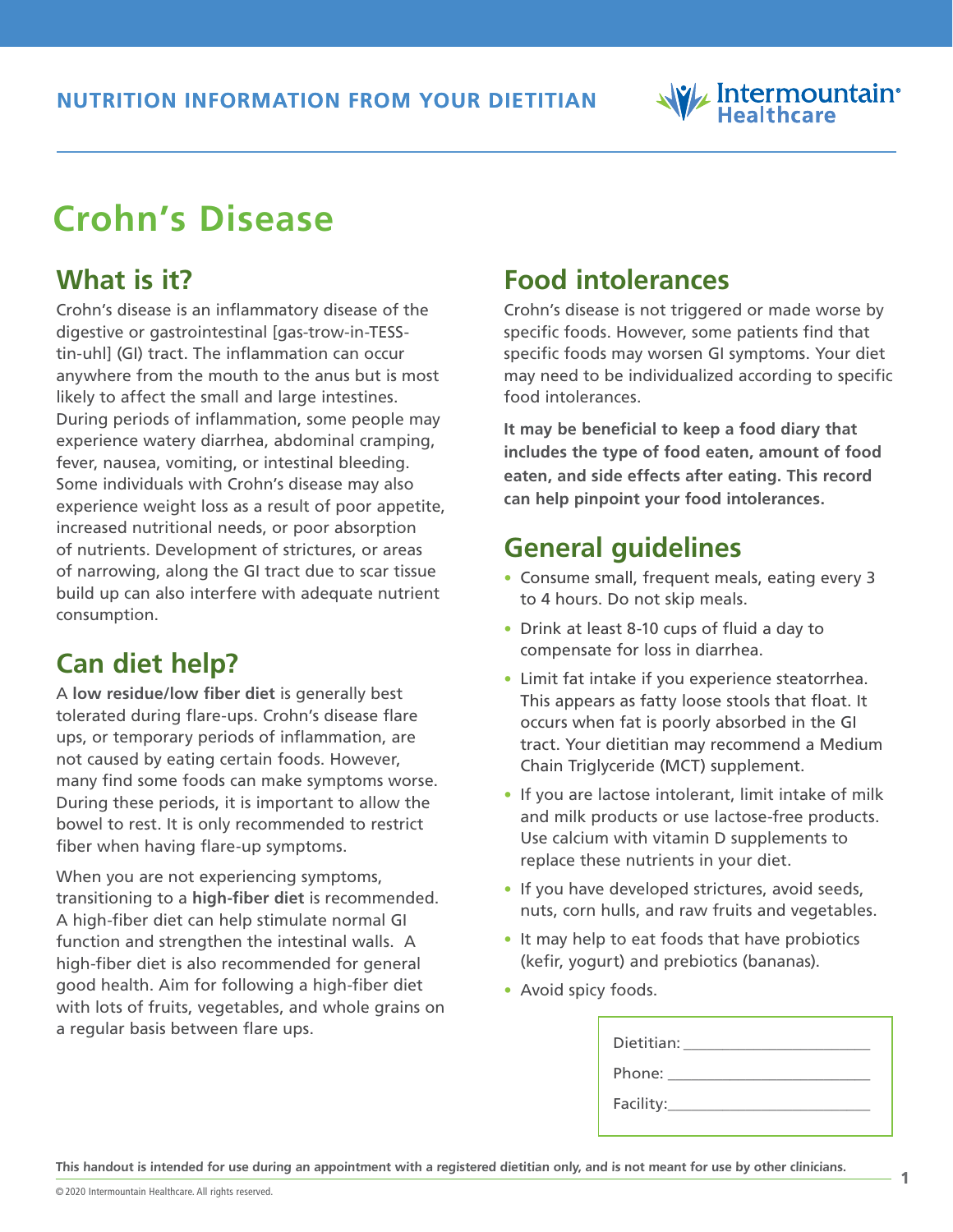#### **Low-Fiber/Low-Residue Eating Plan**

During periods of inflammation, follow a low-fiber/low-residue eating plan if your physician feels this is best for you. This diet works to decrease stimulation to the GI track and to decrease the amount of stool.

| <b>FOOD GROUP</b>                       | <b>FOODS RECOMMENDED</b>                                                                                                                                                                                                                                                                                                                                       | <b>FOODS TO AVOID</b>                                                                                                                                                                                                                                                                                                                           |
|-----------------------------------------|----------------------------------------------------------------------------------------------------------------------------------------------------------------------------------------------------------------------------------------------------------------------------------------------------------------------------------------------------------------|-------------------------------------------------------------------------------------------------------------------------------------------------------------------------------------------------------------------------------------------------------------------------------------------------------------------------------------------------|
| Milk and milk products                  | · Milk, cheese, cottage cheese, kefir<br>and yogurt (as tolerated)<br>• Choose yogurt with live active<br>cultures to support gut health<br>You may be advised to limit dairy<br>intake to no more than 2 servings<br>a day.                                                                                                                                   | • Yogurt containing nuts, seeds or<br>fruit skins (blueberry, strawberry,<br>cherry)<br>• Cheese containing nuts, seeds, or<br>other foods not allowed                                                                                                                                                                                          |
| <b>Breads and Grains and</b><br>Cereals | • All breads, pastries, pastas,<br>crackers, and starches should be<br>made with refined white or all-<br>purpose flour and should be free<br>of nuts or seeds<br>• White rice<br>• Refined cereals cooked or dry,<br>including farina, cream of wheat,<br>grits, puffed rice and puffed wheat<br>• Look for cereals with less than 2g<br>of fiber per serving | • Whole wheat or whole grain<br>breads, rolls, crackers, or pasta<br>• Any grain food made with bran,<br>seeds, nuts, coconut or raw or<br>dried fruits<br>• Brown rice, wild rice or quinoa<br>• Oatmeal<br>• Any whole grain, bran or granola<br>cereal cracked or shredded wheat<br>• Any cereal with nuts, seeds,<br>coconut or dried fruit |
| Fruits                                  | • Fruit juices without pulp<br>• Canned fruit except canned berries<br>and cherries<br>• Ripe bananas or melons<br>• Peeled apples or applesauce                                                                                                                                                                                                               | • Fruit juices with pulp<br>• All raw fruit except apples, ripe<br>bananas and melon<br>• Canned berries and cherries<br>• Dried fruits including raisins<br>• Prune Juice                                                                                                                                                                      |
| Vegetables                              | • Vegetable juice without pulp<br>• Cooked vegetables: yellow squash<br>without seeds, green beans<br>• Canned vegetables without seeds<br>• Eggplant<br>• Pumpkin<br>• Asparagus<br>• Potatoes without skin                                                                                                                                                   | • Beets<br>• Lima beans<br>• Broccoli<br>• Mushrooms<br>• Brussel sprouts<br>• Okra<br>• Cabbage<br>• Onions<br>• Sauerkraut<br>• Parsnips<br>• Cauliflower<br>• Peppers<br>• Potato skins<br>$\bullet$ Corn<br>• Greens<br>• Spinach<br>• Winter squash<br>• Green peas                                                                        |

**<sup>22</sup> This handout is intended for use during an appointment with a registered dietitian only, and is not meant for use by other clinicians.**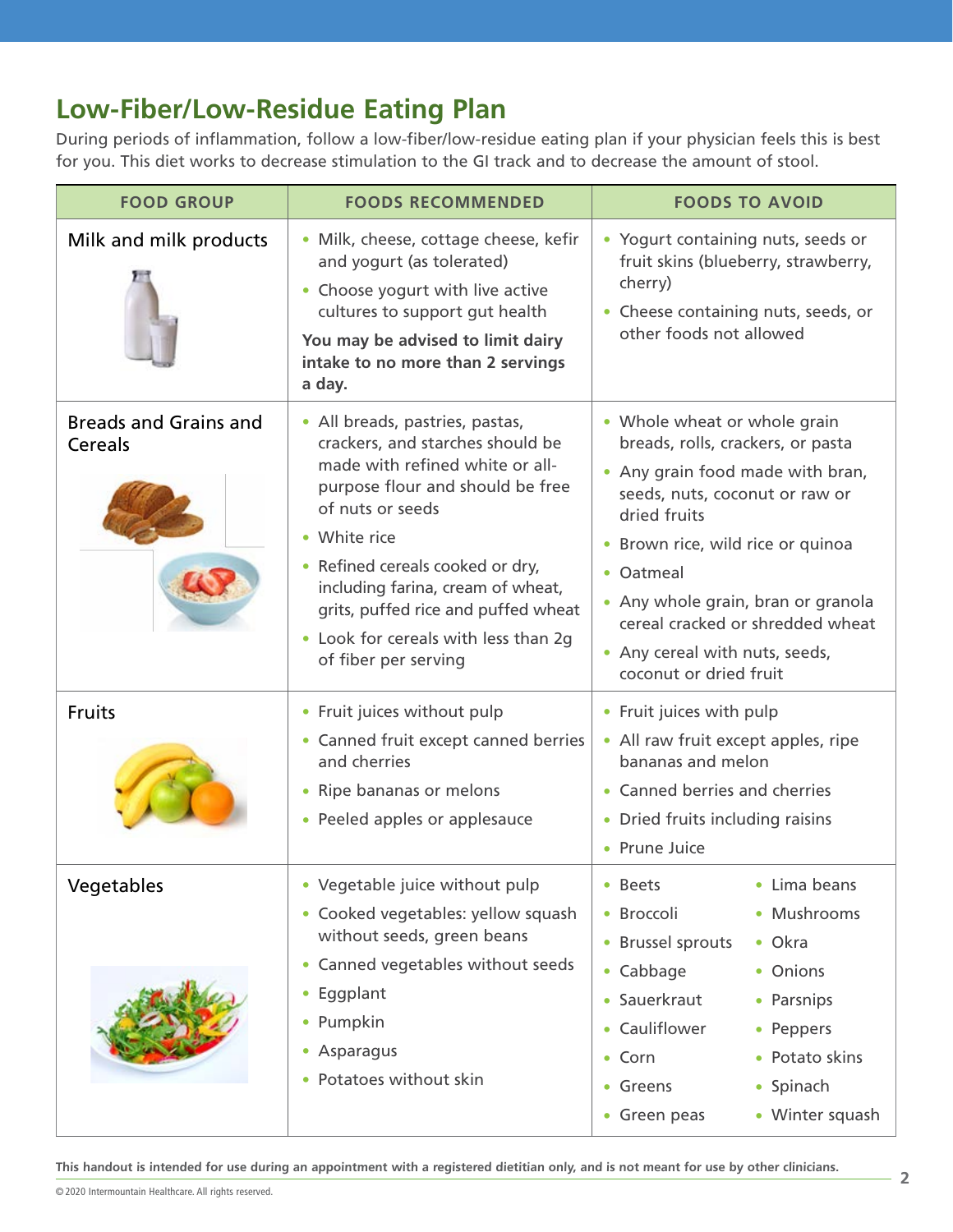| <b>FOOD GROUP</b>                   | <b>FOODS RECOMMENDED</b>                                                                                                                                                                                                                                                                                                 | <b>FOODS TO AVOID</b>                                                                                                                                                                                                                                            |
|-------------------------------------|--------------------------------------------------------------------------------------------------------------------------------------------------------------------------------------------------------------------------------------------------------------------------------------------------------------------------|------------------------------------------------------------------------------------------------------------------------------------------------------------------------------------------------------------------------------------------------------------------|
| <b>Meat and Meat</b><br>Substitutes | • Tender, well cooked meats,<br>poultry and fish without extra fat<br>Eggs (cook until yolk is solid)<br>$\bullet$<br>• Soy products<br>• Smooth nut butters                                                                                                                                                             | • Fried eggs and meats<br>• High fat lunch meats such as salami<br>• Hot dogs<br>• Tough or chewy cuts of meat<br>• All beans, peas and nuts<br>• Chunky nut butters                                                                                             |
| Fats                                | • All oils<br>• Margarine<br>• Butter<br>• Gravy<br>• Salad dressing<br>• Mayonnaise                                                                                                                                                                                                                                     | • Coconut<br>• Nuts<br>• Salad dressings containing<br>foods not allowed (poppy seed,<br>thousand island)                                                                                                                                                        |
| <b>Sweets and Desserts</b>          | • Hard candy<br>• Cookies<br>• Cakes and pastries made from<br>refined flour<br>• Plain fruit popsicles<br>• Jams or jellies (without seeds)<br>• Ice cream without nuts (if<br>tolerating lactose)                                                                                                                      | • Cookies, cakes and pastries made<br>with whole grain flour<br>$\bullet$ Bran<br>• Raisins<br>• Dried fruit<br>• Seeds<br>• Nuts<br>• Coconut<br>• Jam, preserves, or marmalade<br>• Avoid products made with sugar<br>alcohols (sorbitol, mannitol or xylitol) |
| <b>Beverages</b>                    | • Water, decaffeinated coffee<br>• Caffeine-free tea<br>• Soft drinks without caffeine<br>• Rehydration beverages<br><b>Helpful Tips:</b><br>Caffeine can exacerbate diarrhea.<br>You may want to limit caffeine<br>during periods of inflammation.<br>Limit sugary drinks and beverages<br>made with sugar substitutes. | • Drinks with caffeine<br>• Alcoholic beverages<br>• Avoid sweet fruit juices or soft<br>drinks made with sugar or corn<br>syrup if they make diarrhea worse.                                                                                                    |